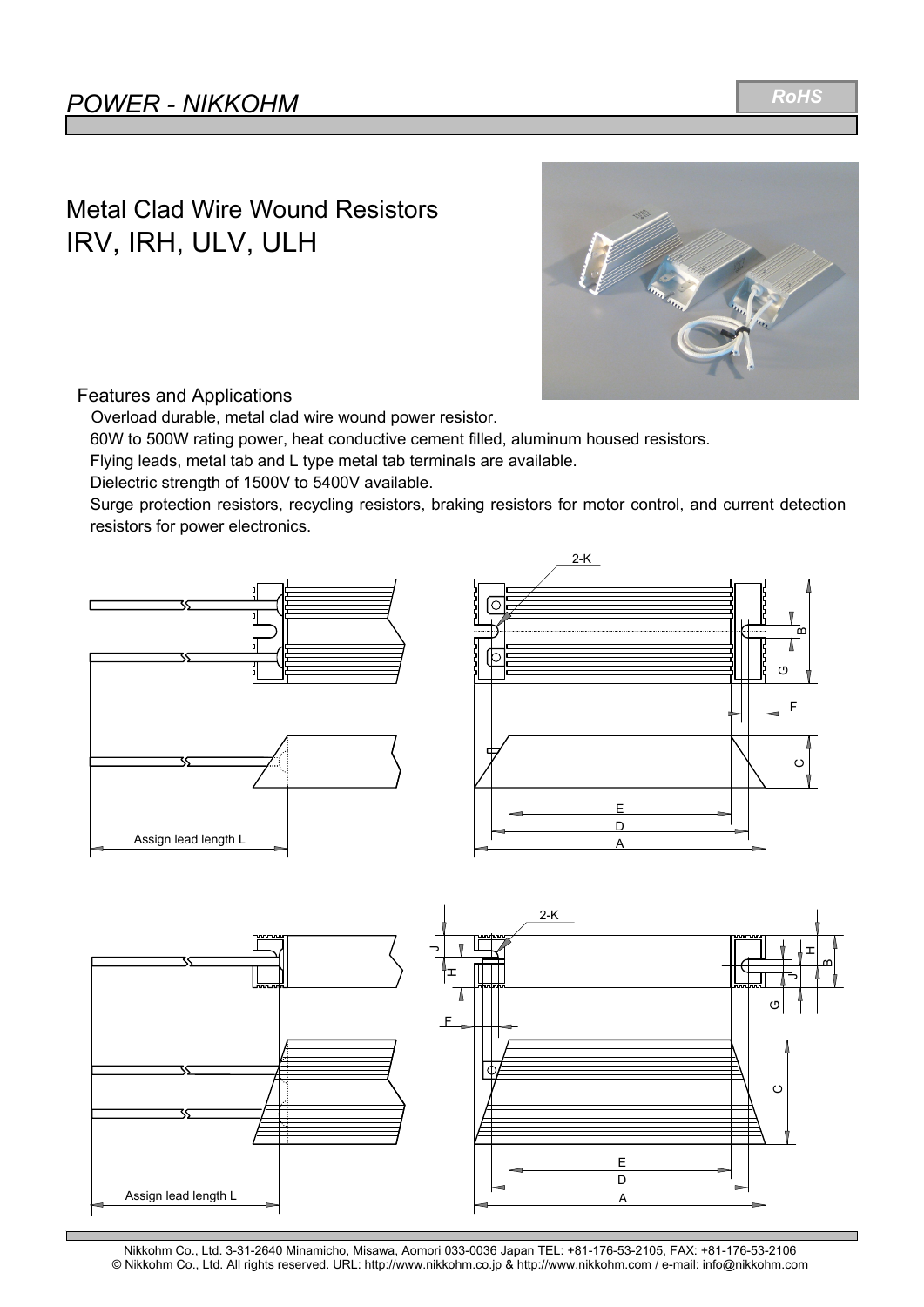## Metal Clad Wire Wound Resistors IRV, IRH, ULV, ULH

#### Dimensional Specifications (mm)

|                | IRV60          | IRV80          | <b>IRV100</b> | <b>IRV120</b> | <b>IRV150</b> | IRV200 | <b>IRV300</b> | <b>IRV400</b> | <b>IRV500</b> |
|----------------|----------------|----------------|---------------|---------------|---------------|--------|---------------|---------------|---------------|
| A±2            | 100            | 150            | 165           | 182           | 210           | 165    | 215           | 265           | 335           |
| B±0.5          | 22             | 22             | 22            | 22            | 22            | 30     | 30            | 30            | 30            |
| C±0.5          | 4 <sup>1</sup> | 4 <sup>1</sup> | 41            | 41            | 41            | 60     | 60            | 60            | 60            |
| D±2            | 87             | 137            | 152           | 169           | 197           | 146    | 196           | 246           | 316           |
| E±2            | 60             | 110            | 125           | 143           | 170           | 125    | 175           | 225           | 295           |
| F±0.5          | 8.65           | 8.65           | 8.65          | 8.65          | 8.65          | 12     | 12            | 12            | 12            |
| G±0.5          | 4.3            | 4.3            | 4.3           | 4.3           | 4.3           | 5.3    | 5.3           | 5.3           | 5.3           |
|                | 12             | 12             | 12            | 12            | 12            | 17     | 17            |               | 17            |
|                | 10             | 10             | 10            | 10            | 10            | 13     | 13            | 13            | 13            |
|                | 2.15R          | 2.15R          | 2.15R<br>⌒    | 2.15R         | 2.15R         | 2.65R  | 2.65R         | 2.65R         | 2.65R         |
| Weight $(g)^*$ | 113            | 189            | 215           | 241           | 290           | 447    | 600           | 780           | 980           |

|             | IRH <sub>60</sub> | IRH <sub>80</sub> | <b>IRH100</b> | <b>IRH120</b> | <b>IRH150</b> | <b>IRH200</b> | <b>IRH300</b> | <b>IRH400</b> | <b>IRH500</b> |
|-------------|-------------------|-------------------|---------------|---------------|---------------|---------------|---------------|---------------|---------------|
| A±2         | 100               | 150               | 165           | 182           | 210           | 165           | 215           | 265           | 335           |
| B±0.5       | 41                | 41                | 41            | 41            | 41            | 60            | 60            | 60            | 60            |
| C±0.5       | 22                | 22                | 22            | 22            | 22            | 30            | 30            | 30            | 30            |
| D±2         | 87                | 137               | 152           | 169           | 197           | 146           | 196           | 246           | 316           |
| E±2         | 60                | 110               | 125           | 143           | 170           | 125           | 175           | 225           | 295           |
| F±0.5       | 8.65              | 8.65              | 8.65          | 8.65          | 8.65          | 12            | 12            | 12            | 12            |
| G±0.5       | 4.3               | 4.3               | 4.3           | 4.3           | 4.3           | 5.3           | 5.3           | 5.3           | 5.3           |
|             |                   |                   |               | -             |               |               |               |               |               |
|             |                   |                   |               |               |               |               |               |               |               |
|             | 2.15R             | 2.15R<br>◠        | !.15R<br>っ    | 2.15R         | 2.15R<br>◠    | 2.65R         | 2.65R         | 2.65R         | 2.65R         |
| Weight (g)* | 110               | 195               | 216           | 245           | 283           | 485           | 600           | 770           | 990           |

\* Weight does not contains flying wire lead.

#### Power, Resistance, Terminals

|                                       | IRV <sub>60</sub>                                                         | IRV80             | <b>IRV100</b> | <b>IRV120</b> | <b>IRV150</b> | <b>IRV200</b>     | <b>IRV300</b> | <b>IRV400</b> | <b>IRV500</b> |
|---------------------------------------|---------------------------------------------------------------------------|-------------------|---------------|---------------|---------------|-------------------|---------------|---------------|---------------|
|                                       | IRH <sub>60</sub>                                                         | IRH <sub>80</sub> | <b>IRH100</b> | <b>IRH120</b> | <b>IRH150</b> | <b>IRH200</b>     | <b>IRH300</b> | <b>IRH400</b> | <b>IRH500</b> |
| Rating Power(W)/Chassis               | 60                                                                        | 80                | 100           | 120           | 150           | 200               | 300           | 400           | 500           |
| Rating Power(W)/Free Air              | 48                                                                        | 64                | 80            | 96            | 120           | 140               | 210           | 240           | 300           |
| Resistance(ohm) inductive             | $0.1 - 400$                                                               | $0.1 - 910$       | $0.1 - 1.1K$  | $0.1 - 1.3K$  | $0.1 - 1.6K$  | $0.1 - 2.2K$      | $0.1 - 2.7K$  | $0.1 - 4.3K$  | $0.1 - 6.8K$  |
| Resistance(ohm) no-induct.            | $0.1 - 180$                                                               | $0.1 - 110$       | $0.1 - 240$   | $0.1 - 300$   | $0.1 - 390$   | $0.1 - 1.0K$      | $0.1 - 1.5K$  | $0.1 - 2.2K$  | $0.1 - 3.0K$  |
| Tolerance (%)                         | $+/-0.5\%(D), +/-1.0\%(F), +/-2.0\%(G),$<br>$+/-5.0\%$ (J), $+/-10\%$ (K) |                   |               |               |               |                   |               |               |               |
| Terminal Wire of 1.25 mm <sup>2</sup> |                                                                           |                   | $>1.0$ ohms   |               | ΝA            | <b>NA</b>         | ΝA            | NA.           |               |
| Terminal Wire of 2 mm $^\epsilon$     | 0.1-0.99 ohms<br>$> 5.0$ ohms                                             |                   |               |               |               |                   |               |               |               |
| Terminal Wire of 5.5 mm <sup>2</sup>  | <b>NA</b>                                                                 | ΝA                | ΝA            | ΝA            | <b>NA</b>     |                   |               | 1-4.99 ohms   |               |
| Terminal Wire of 8 mm <sup>2</sup>    | NA                                                                        | NА                | NА            | ΝA            | ΝA            | $0.1 - 0.99$ ohms |               |               |               |
| Tab Terminals #250*2                  | AB                                                                        | AB                | AB            | AB            | AB            | NA                | ΝA            | ΝA            | NA            |
| Metal Terminals 2t-10w-4.3 $\phi$     | <b>NA</b>                                                                 | <b>NA</b>         | NA            | <b>NA</b>     | <b>NA</b>     | AB                | AB            | AB            | AB            |
| L-Type Metal Terminals                |                                                                           |                   |               |               | <b>NA</b>     |                   |               |               |               |

\* AB: available, NA: not available

#### Power, Resistance, Terminals (UL)

|                            | ULV60       | ULV80       | <b>ULV100</b> | <b>ULV120</b>                          | <b>ULV150</b> | <b>ULV200</b> | <b>ULV300</b> | <b>ULV400</b> | <b>ULV500</b> |
|----------------------------|-------------|-------------|---------------|----------------------------------------|---------------|---------------|---------------|---------------|---------------|
|                            | JLH60       | ULH80       | <b>ULH100</b> | <b>ULH120</b>                          | <b>ULH150</b> | <b>ULH200</b> | <b>ULH300</b> | <b>ULH400</b> | <b>ULH500</b> |
| Rating Power(W)/Chassis    | 60          | 80          | 100           | 120                                    | 150           | 200           | 300           | 400           | 500           |
| Rating Power(W)/Free Air   | 48          | 64          | 80            | 96                                     | 120           | 140           | 210           | 240           | 300           |
| Resistance(tab) inductive  | $0.1 - 375$ | $0.1 - 281$ | $0.1 - 225$   | $0.1 - 187$                            | $0.1 - 150$   | $0.1 - 450$   | $0.1 - 300$   | $0.1 - 225$   | $0.1 - 180$   |
| Resistance(tab) no-induct. | $0.1 - 180$ | $0.1 - 110$ | $0.1 - 225$   | $0.1 - 187$                            | $0.1 - 150$   | $0.1 - 450$   | $0.1 - 300$   | $0.1 - 225$   | $0.1 - 180$   |
| Resistance(fly) inductive  | $0.1 - 400$ | $0.1 - 910$ | $0.1 - 1.1K$  | $0.1 - 1.3K$                           | $0.1 - 1.6K$  | $0.1 - 2.2K$  | $0.1 - 2.7K$  | $0.1 - 4.3K$  | $0.1 - 6.8K$  |
| Resistance(fly) no-induct. | $0.1 - 180$ | $0.1 - 110$ | $0.1 - 240$   | $0.1 - 300$                            | $0.1 - 390$   | $0.1 - 1.0K$  | $0.1 - 1.5K$  | $0.1 - 2.2K$  | $0.1 - 3.0K$  |
| Tolerance (%)              |             |             |               | $+/-2.0\%(G), +/-5.0\%(J), +/-10\%(K)$ |               |               |               |               |               |

#### Specifications and Performance

| TCR(ppm/K)                   | $±260$ ppm/K(H)                                                                              |
|------------------------------|----------------------------------------------------------------------------------------------|
| Tolerance (%), not UL        | $\pm 0.5\%$ (D), $\pm 1.0\%$ (F), $\pm 2.0\%$ (G), $\pm 5.0\%$ (J), $\pm 10\%$ (K)           |
| Dielectric Strength          | AC1500V, AC2500V, AC3000V, AC4500V and AC5400V are available at leakage current 2mA.         |
| Temperature Range            | -55 C to +200 C                                                                              |
| <b>Insulation Resistance</b> | $<$ 20Mohms                                                                                  |
| Short Time Over Load         | ±2%, (Rating power×10 in 5 seconds interval) (IRH/V60, Rating power×5 in 5 seconds interval) |
| Moisture Resistance          | ±3%, (40C,95%RH, DC100V case / terminal, 500hours)                                           |
| Thermal Shock(%-ohms)        | ±2%, (After power with rating for 30 minutes, -15C, 15 minutes)                              |
| Vibration(%-ohms)            | ±1%, (10Hz-55Hz-10Hz, 1minute cycle, for 2 hours with x-y direction)                         |
| Humidity(%-ohms)             | ±3%, (40C, 95%-RH, 0.1*power rating, 1.5hours on, 0.5hours off, 500hours)                    |
| Load Life(%-ohms)            | ±5%, (Power rating, 1.5hours on 0.5hours off, 500hours)                                      |
| Filling                      | Cement                                                                                       |
|                              |                                                                                              |

Nikkohm Co., Ltd. 3-31-2640 Minamicho, Misawa, Aomori 033-0036 Japan TEL: +81-176-53-2105, FAX: +81-176-53-2106 © Nikkohm Co., Ltd. All rights reserved. URL: http://www.nikkohm.co.jp & http://www.nikkohm.com / e-mail: info@nikkohm.com